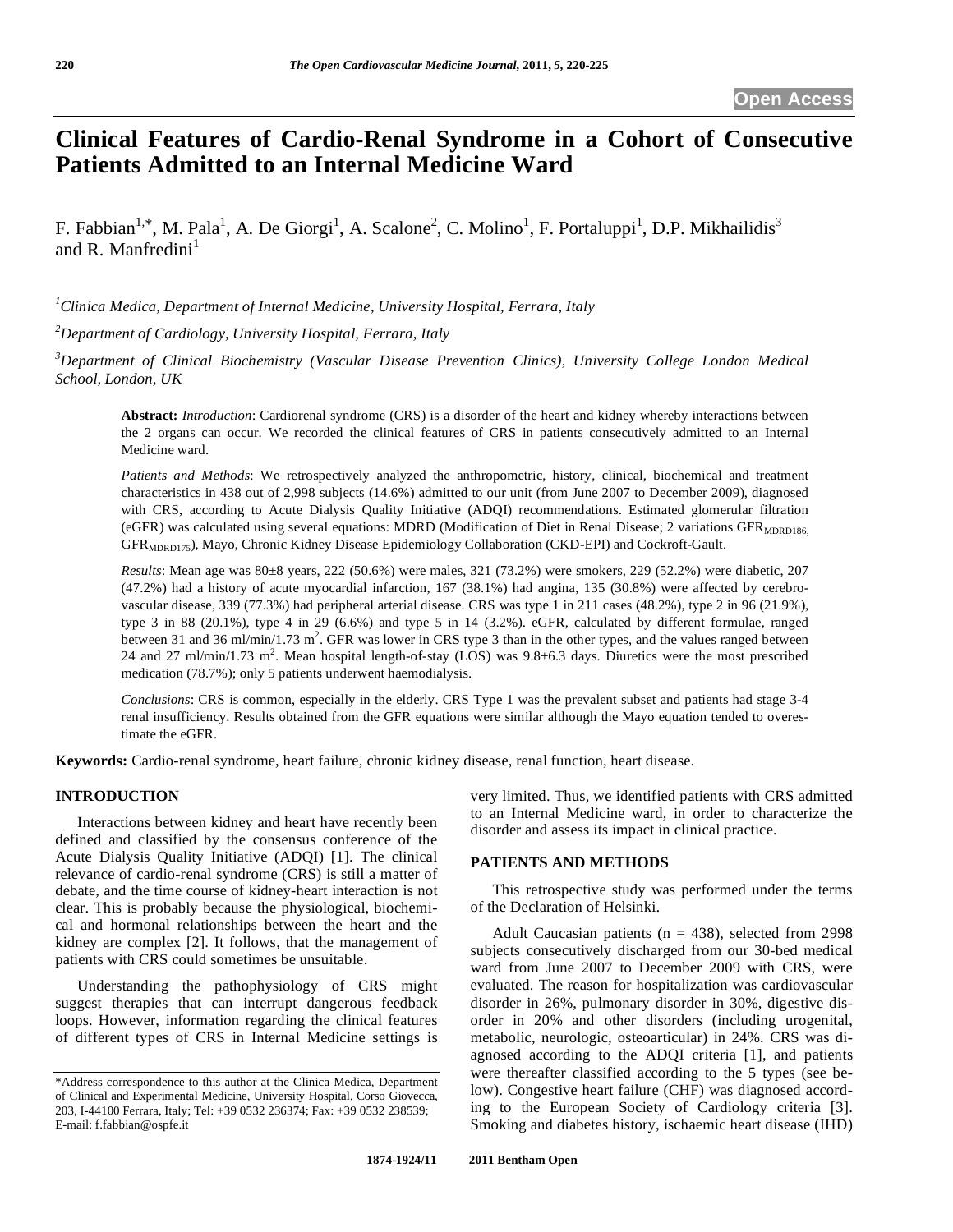and chest pain, peripheral arterial disease (PAD), cerebrovascular disease and hospital length-of-stay (LOS) were also recorded.

 IHD, cardiovascular disease (CVD) and PAD were ascertained based on history and/or presence of any combination of specific signs, previous diagnosis or treatment. For each patient, renal function was evaluated by estimated glomerular filtration rate (eGFR) using the following equations ( $SCF =$ serum creatinine):

Modification of Diet in Renal Disease  $(MDRD)_{186}$  formula [4]: GFR<sub>MDRD186</sub> = 186 x (SCr)<sup>-1.154</sup> x [age(years)<sup>-0.203</sup> x (0.742 if female) x (1.212 if African-American)

MDRD<sub>175</sub> formula [5]: GFR<sub>MDRD175</sub> = 175 x (SCr)<sup>-1.154</sup> x [age (years)<sup>-0.203</sup> x (0.742 if female) x (1.212 if African-American)

Mayo Clinic Quadratic formula  $[6]$ : GFR $_{\text{MAYO}}$  =  $\exp[1.911 + 5.249/\text{SCr} - 2.114/\text{SCr}^2 - 0.00686 \text{ x age (years)}]$  $-0.205$  (if female)]

 Chronic Kidney Disease Epidemiology Collaboration (CKD-EPI) formula [7]:

– If female and if  $SCr \leq 0.7$  mg/dl:

 $GFR_{CDK-FPI} = 144 \times SCr/0.7^{-0.329} \times 0.993^{\text{age}}$ 

– If female and if  $SCr > 0.7$  mg/dl:

 $GFR_{CDK-EPI} = 144 \times SCr/0.7^{-1.209} \times 0.993^{\text{age}}$ 

– If male and if  $SCr \leq 0.9$  mg/dl:

 $GFR_{CDK-EPI} = 141 \times SCr/0.9^{-0.411} \times 0.993^{age}$ 

– If male and if  $SCr > 0.9$  mg/dl:

GFR CDK-EPI = 141 x SCr/0.9<sup>-1.209</sup> x 0.993<sup>age</sup>

Cockcroft-Gault formula [8]:

GFR<sub>C-G</sub> = [140-age(years)] x body weight (Kg) / 72 x SCr (mg/dl) ( x 0.85 if female)

 Acute renal failure was defined as a 0.5 mg/dl increase in SCr if the baseline serum creatinine was  $\leq$ 1.9 mg/dl, an 1.0 mg/dl increase in serum creatinine if the baseline serum creatinine was 2.0 to 4.9 mg/dl, and a 1.5 mg/dl increase in SCr if the baseline serum creatinine was  $\geq$ 5.0 mg/dl [9]. Age and sex were recorded, and weight was measured soon after admission. Blood samples for determination of SCr, haemoglobin and total protein, were drawn after overnight fasting at the time of admission. SCr assays were performed using the Jaffé method on a Hitachi Modular (Roche Diagnostics, Mannheim, Germany). Mean systolic and diastolic blood pressure (SBP and DBP) were calculated from the mean of 3 values recorded at the time of admission. The treatment given during the admission, including dialysis sessions, was recorded.

 Patients were classified into different types of CRS [1]. Type 1 was defined as acute cardiac decompensation leading to kidney injury, type 2 as CHF leading to worsening renal function, type 3 as acute kidney injury leading to cardiac dysfunction, type 4 as chronic kidney disease (CKD) leading to CHF, and type 5 as systemic conditions leading to both cardiac and renal dysfunction. Patients who died during admission and those with advanced cancer were excluded.

#### **Statistical Analysis**

Data were expressed as mean  $\pm$  SD or as percentage. Two-way ANOVA was used to compare parametric continuous variables, while the Kruskal-Wallis test was used to compare nonparametric continuous variables. The Chisquare test was used for estimating the occurrence of categorical variables. All p values were two-tailed, with statistical significance defined as  $p \le 0.05$ . Statview for Windows (version 3.0, SAS Institute Inc. San Francisco, CA) was used for the calculations.

### **RESULTS**

 Out of 2,998 patients who were discharged form our unit in the study period, 438 (14.6%) were diagnosed with CRS. The mean age of this sample population was  $80 \pm 8$  years, with 222 male patients (50.6%), 321 (73.2%) smokers, 229 (52.2%) diabetic patients, 207 (47.2%) with clinical history of acute myocardial infarction (MI), 167 (38.1%) with chest

| Table 1. | Demographic, Anthropometric and Biochemical Data of the 5 types of Cardiorenal Syndrome |  |  |  |
|----------|-----------------------------------------------------------------------------------------|--|--|--|
|          |                                                                                         |  |  |  |

|                           | Type 1<br>$n = 211(48.2\%)$ | Type 2<br>$n = 96(21.9\%)$ | Type 3<br>$n = 88(20.1\%)$ | Type 4<br>$n = 29(6.6\%)$     | Type 5<br>$n = 14$ (3.2%) | p      |
|---------------------------|-----------------------------|----------------------------|----------------------------|-------------------------------|---------------------------|--------|
| Age (years)               | $79.9 \pm 8.4$              | $78.5 \pm 10.3$            | $79.9 \pm 7.6$             | $79.5 \pm 9.1$                | $82 \pm 7.4$              | ns     |
| Sex (M/F)                 | 111/101                     | 54/41                      | 45/43                      | 8/21                          | 4/10                      | 0.032  |
| Weight $(Kg)$             | $73.3 \pm 16.6$             | $72.9 \pm 11.4$            | $70.4 \pm 12.3$            | $71.2 \pm 12.3$               | $73.9 \pm 25.4$           | ns     |
| Hb(g/dl)                  | $11.1 + 2.0$                | $11.8 \pm 1.7$             | $11.2 + 2.2$               | $10.9 + 2.3$                  | $11.3 \pm 1.4$            | ns     |
| Total protein $(g/dl)$    | $6.6 \pm 0.8$               | $6.7 \pm 0.7$              | $6.5 \pm 0.8$              | $6.6 + 0.7$                   | $6.3 \pm 0.5$             | ns     |
| Systolic BP (mmHg)        | $135.5 \pm 25.5$            | $138 + 22.4$               | $132.4 + 24.5$             | $147.9 \pm 23.9$ <sup>V</sup> | $117.1 + 28$              | 0.0017 |
| Diastolic BP (mmHg)       | $75 \pm 12.9$               | $75 \pm 11.7$              | $74.7 \pm 13.2$            | $73.2 \pm 10.9$               | $69.2 \pm 11.4$           | ns     |
| Admission duration (days) | $9.9 \pm 6.1$               | $8.4 \pm 5.7$              | $10.4 \pm 6.3$             | $9.2 \pm 6.7$                 | $16.7 \pm 9.2$            | 0.0017 |

 $M =$  male.  $F =$  female,  $BP =$  blood pressure

4 vs  $1 p = 0.0112$ 

 $\blacksquare$  5 vs 1,2, 3, 4 p < 0.05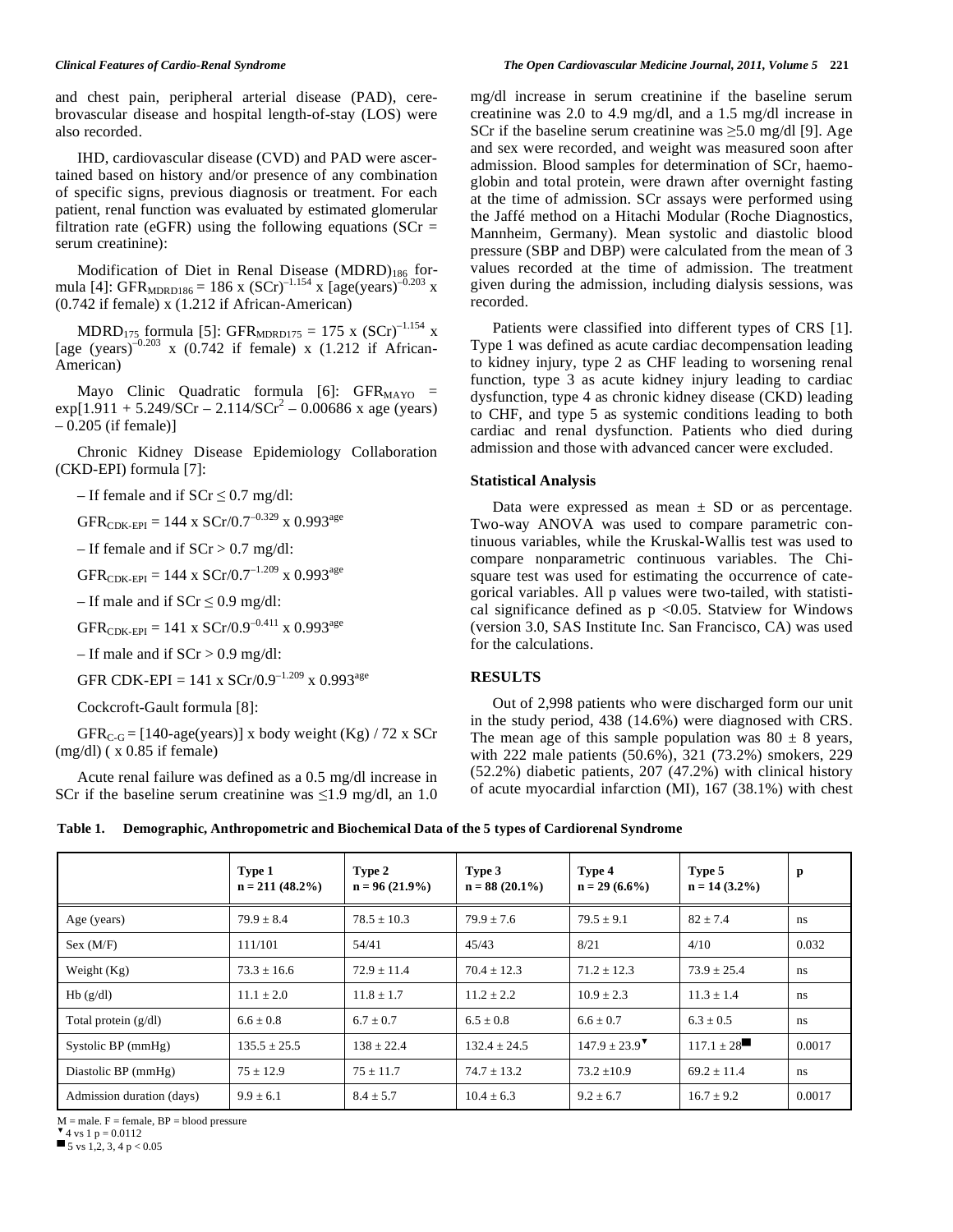**Table 2. Renal Function in the 5 Types of Cardiorenal Syndrome**

|                                           | Type 1<br>$n = 211(48.2\%)$ | Type 2<br>$n = 96(21.9\%)$ | Type 3<br>$n = 88(20.1\%)$ | Type 4<br>$n = 29(6.6\%)$ | Type 5<br>$n = 14(3.2\%)$ | p        |
|-------------------------------------------|-----------------------------|----------------------------|----------------------------|---------------------------|---------------------------|----------|
| Creatinine $(mg/dl)$                      | $2.05 \pm 0.89$             | $1.71 \pm 0.63$            | $2.62 + 1.26$              | $2.58 \pm 2.87$           | $2.08 \pm 0.48$           | < 0.0001 |
| $GFRMDRD186 (ml/min/1.73m2)$              | $34 + 12^*$                 | $41 + 12^{5}$              | $27 + 12$                  | $31 \pm 12$               | $28 \pm 7$                | < 0.0001 |
| $GFRMDRD175 (ml/min/1.73m2)$              | $32 + 12^*$                 | $38 + 12^{5}$              | $25 + 11$                  | $29 \pm 11$               | $26 + 7$                  | <0.0001  |
| $GFR_{CKD-FPI}(ml/min/1.73m^2)$           | $31 + 12^*$                 | $37 + 12^5$                | $24 + 11$                  | $28 \pm 11$               | $25 \pm 7$                | < 0.0001 |
| $GFR_{Mavo}$ (ml/min/1.73m <sup>2</sup> ) | $36 + 16^{\circ}$           | $45 + 16^{5}$              | $27 \pm 14$                | $33 \pm 15$               | $28 \pm 10$               | < 0.0001 |
| $GFR_{C_2G}(ml/min)$                      | $32 + 16^{\circ}$           | $37 + 15^{5}$              | $25 \pm 12$                | $29 + 14$                 | $24 \pm 10$               | <0.0001  |

GFR = glomerular filtration rate, MDRD = Modification of Diet in Renal Disease, CKD-EPI = Chronic Kidney Disease Epidemiology Collaboration, C-G = Cockcroft-Gault.  $\cdot$  1 vs 2, 3 p < 0.0001

 $x^2$  vs 3, 4, 5 p < 0.01

**Table 3. Clinical Features of Patients with Respect of the 5 types of Cardiorenal Syndrome** 

| <b>Clinical Features (%)</b> | Type 1<br>$n = 211(48.2\%)$ | Type 2<br>$n = 96(21.9\%)$ | Type 3<br>$n = 88(20.1\%)$ | Type 4<br>$n = 29(6.6\%)$ | Type 5<br>$n = 14$ (3.2%) | $\mathbf{p}$ |
|------------------------------|-----------------------------|----------------------------|----------------------------|---------------------------|---------------------------|--------------|
| Smoking history              | 80                          | 71                         | 75                         | 48                        | 50                        | 0.0016       |
| Diabetes history             | 50                          | 53                         | 56                         | 48                        | 57                        | ns           |
| Ischaemic heart disease      | 59                          | 52                         | 28                         | 7                         | 43                        | < 0.0001     |
| Chest pain                   | 50                          | 40                         | 19                         | 3                         | 43                        | < 0.0001     |
| Cerebrovascular disease      | 27                          | 30                         | 42                         | 27                        | 3                         | ns           |
| Peripheral arterial disease  | 77                          | 74                         | 96                         | 72                        | 28                        | ns           |

pain, 135 (30.8%) with cerebrovascular disease and 339 (77.3%) with PAD. The most frequent type of CRS was type 1, and type 5 was the less frequent.

 Demographic, anthropometric and biochemical data of the 5 types of CRS are listed in Table **1**. Age was not significantly different among the 5 CRS types; female sex and SBP were more prevalent in type 4 CRS. In contrast, SBP was lower in type 5 than in the other types. Hospital LOS was higher in type 5. Evaluation of renal function in the 5 types of CRS is shown in Table **2**. SCr was lower and GFR was higher in type 2 than in the other types. The worst renal function was recorded in type 3 and 4. Results obtained from the eGFR equations were similar, although the MAYO equation tended to overestimate the value compared with the other formulae (Table **2**). Smoking history was more prevalent in types 1, 2, 3, and IHD and chest pain were more frequent in types 1 and 2 than in the other types (Table **3**). Diuretics and nitrates were given in a greater proportion of patients with type 1, dialysis treatment was performed in a few cases with type 3 and 4 (Table **4**).

#### **DISCUSSION**

 Cardiorenal syndrome defines a condition due to combined cardiac and renal dysfunction leading to the amplification of the progression of failure of the individual organs and a bad prognosis. The aging of the population, the amelioration of cardiac invasive procedures leading to a better prognosis of diseases that historically had a poor outcome have resulted in increasing number of patients with combined heart and kidney failure. Cardiorenal insufficiency is more than an association of cardiac and renal disease. Hypertension, widespread atherosclerotic vascular damage, and diabetes mellitus are significant risk factors for both heart failure and renal failure. Patients with CRS appear to depend on the interaction of neurohumoral, hemodynamic, and other less known factors [10]. In patients with heart failure, renal dysfunction can result from intrinsic renal disease, hemodynamic abnormalities, or their combination. Cardiac pump failure leads to low cardiac output and hypotension, responsible of neurohormonal activation producing both fluid retention and vasoconstriction. However, the cardiorenal relationship is more complex than the hemodynamic model alone; activation of the renin-angiotensin system, nitric oxide, reactive oxygen species, inflammation, anemia and the sympathetic nervous system should also be taken into account [11].

 The association between CKD and CVD has been evaluated in an unselected community based cohort of 2,471 subjects aged 68 years [12]. Women with GFR 30-44 ml/min/1.73m<sup>2</sup> and men with GFR 30-50 ml/min/1.73m<sup>2</sup> but without history of CVD had a hazard ratio for CVD of 1.51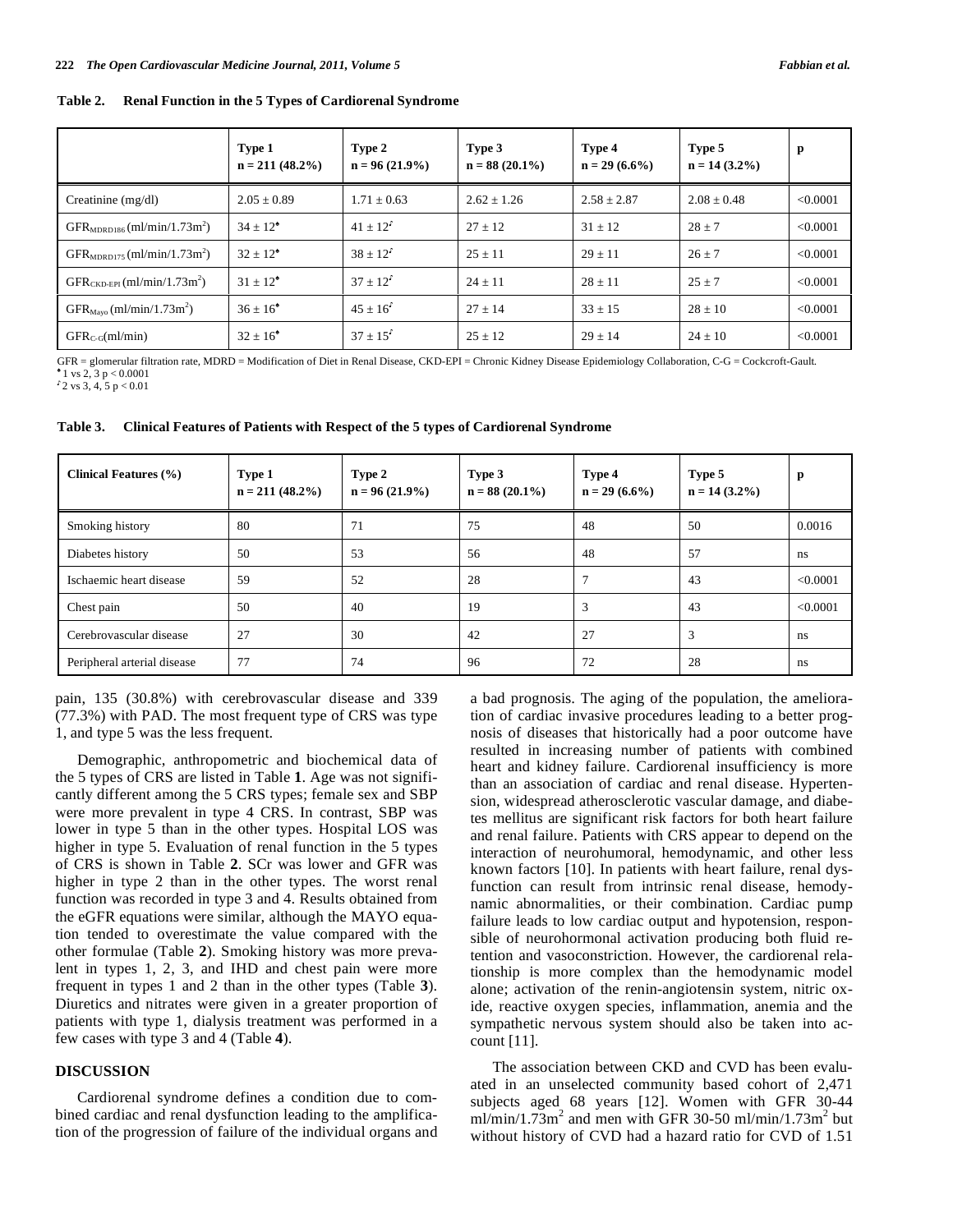| <b>Pharmacological Treatment (%)</b> | Type 1<br>$n = 211(48.2\%)$ | Type 2<br>$n = 96(21.9\%)$ | Type 3<br>$n = 88(20.1\%)$ | Type 4<br>$n = 29(6.6\%)$ | Type 5<br>$n = 14$ (3.2%) | $\mathbf{p}$ |
|--------------------------------------|-----------------------------|----------------------------|----------------------------|---------------------------|---------------------------|--------------|
| Loop diuretics                       | 96                          | 68                         | 61                         | 51                        | 71                        | < 0.0001     |
| Calcium channel blockers             | 33                          | 39                         | 52                         | 62                        | 21                        | 0.002        |
| ACEi                                 | 43                          | 50                         | 27                         | 45                        | 35                        | 0.0297       |
| ARBs                                 | 11                          | 16                         | 11                         | $\tau$                    | 2                         | ns           |
| Clonidine                            | 6                           | 6                          | 8                          | 14                        | 1                         | ns           |
| Alpha-blockers                       | 6                           | 5                          | 6                          | $\overline{7}$            | $\mathbf{0}$              | ns           |
| Beta-blockers                        | 45                          | 45                         | 42                         | 26                        | 33                        | ns           |
| Statin                               | 30                          | 32                         | 21                         | 14                        | 21                        | ns           |
| <b>Nitrates</b>                      | 47                          | 24                         | 25                         | 10                        | 14                        | < 0.0001     |
| Digoxin                              | 12                          | 6                          | 5                          | 3                         | -1                        | ns           |
| Haemodialysis                        | $\theta$                    | $\overline{0}$             | $\overline{4}$             | 3                         | $\theta$                  | 0.0124       |
| Oral antidiabetic drugs              | 13                          | 20                         | 15                         | 14                        | $\theta$                  | ns           |
| Insulin                              | 25                          | 20                         | 24                         | 27                        | 57                        | ns           |
| Antiplatelets drugs                  | 80                          | 82                         | 88                         | 93                        | 78                        | ns           |
| Anticoagulants                       | 17                          | 10                         | 9                          | $\overline{7}$            | 2                         | ns           |

**Table 4. Pharmacological Treatment of Patients with Respect of the 5 Types of Cardiorenal Syndrome** 

ACEi = angiotensin converting enzyme-inhibitors; ARBs = angiotensin receptors blockers.

that increased to 2.39 in those with CVD history [12]. Worsening of renal function is also an independent predictor of mortality in acute decompensated heart failure (ADHF) [13]. The prevalence of CRS is still a matter of debate. Between 27 and 45% of subjects admitted for acute heart failure suffered an acute worsening of renal function, with an increase in serum creatinine level (0.3 mg/dl) during hospitalization. [14].

 Heywood *et al*. [15] reported that in 118,465 patients hospitalized for ADHF, 27.4% had mild renal dysfunction  $(GFR 60-89 \text{ ml/min}/1.73 \text{m}^2)$ , 43.5% had moderate renal dysfunction (GFR 30-59 ml/min/1.73 m<sup>2</sup>), 13.1% had severe renal dysfunction (GFR 15-29 ml/min/1.73m<sup>2</sup>), and 7.0% had kidney failure (GFR <15 ml/min/1.73m<sup>2</sup> or chronic dialysis). Smith *et al.* published a systematic review of 16 studies including 80,098 hospitalized and non-hospitalized CHF patients, and found that mortality increased by 7% for every 10 ml/min reduction in GFR evaluated at baseline [16]. Damman *et al*. [17] evaluated the relationship between worsening renal failure and mortality in 18,634 patients enrolled in 8 studies. Worsening renal failure was reported to develop in 25% of cases, and it was associated with a higher risk for mortality and hospitalization. In the present study, over a 30-month period, we identified 438 CRS cases out of 2,998 patients discharged form our unit (prevalence  $= 14.6$ % and incidence  $= 14.6$  patients/month).

 Diagnosis of CRS is difficult, since physicians have to consider different interfering factors such as intravascular volume, use of non-steroidal anti-inflammatory drugs (NSAIDs), and drugs acting on the renin angiotensin aldosterone system (RAAS). Distinction between impaired renal function due to heart failure and underlying kidney disease is very important, since it allows classification of patients in the different types of CRS. In order to correctly classify our population we analyzed the records to detect urine sediments, with haematuria, casts or proteinuria and/or small kidneys on ultrasonography, features that suggest underlying renal disease.

 Although the frequency of IHD in CKD patients is high, the use of cardioprotective drugs in this population is low. A study [18] of more than 3,000 dialysis patients with a 2-year follow-up, calculated an incidence of acute coronary syndromes of 29/1,000 person-years. Nevertheless, cardioprotective drugs were used in less than 50% of patients with known IHD, but they were not associated with significant benefit. A similar result was reported in 902 dialysis patients aged  $\geq 65$  years, admitted with MI. The authors concluded that elderly dialysis patients had excessively high mortality, and low use of standard cardioprotective therapies, such as angiotensin converting enzyme-inhibitors (ACEi) and/or angiotensin receptors blockers (ARBs), statins and betablockers, but it remains uncertain whether this could be attributable to a low use of cardiovascular medications. On the other hand, only ACEi use was associated with reduced risk of death [19]. Again, Berger *et al.* [20] found that aspirin, beta-blockers and ACEi were less likely to be administered to dialysis patients than the non-uremic ones. However, ana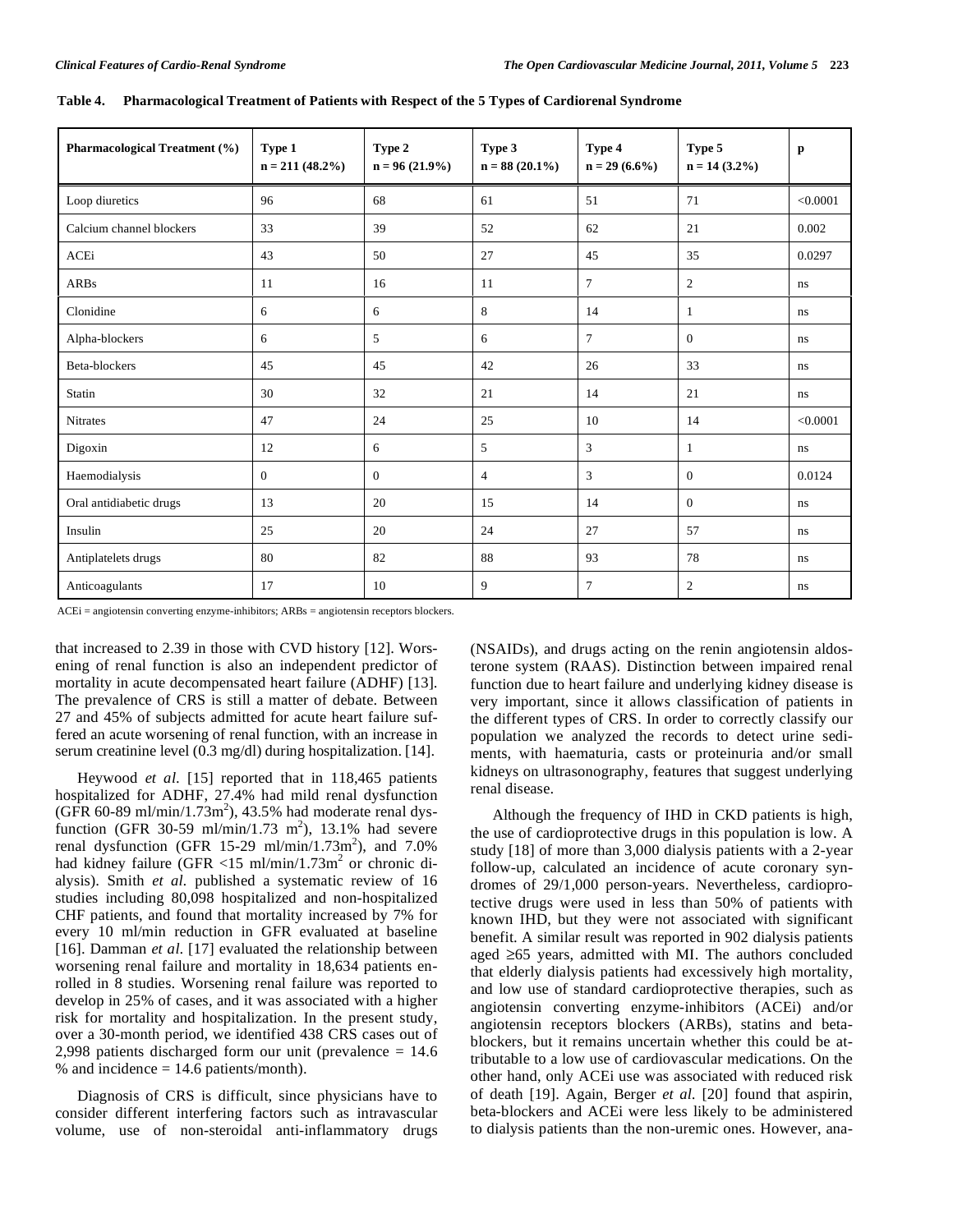lyzing 145,740 non-uremic patients and 1,025 dialysis subjects admitted for MI, the benefit of these therapies on 30 day mortality was similar in the 2 groups [20]. Treatment for ADHF is frequently complicated by worsening renal function, drawing the picture of type 1 CRS. Results from the Evaluation Study of Congestive Heart Failure and Pulmonary Artery Catheterization Effectiveness trial showed that, in the group of patients with hemoconcentration, the dose of loop diuretics was higher, renal function was worse, and 180-day mortality was lower compared with the group without hemoconcentration [21]. Felker *et al*. [22] conducted a prospective, double blind, randomized trial in 308 subjects with ADHF treated with intravenous furosemide. Patients were randomly assigned to receive low-dose of loop diuretic, equal to their daily oral dose or high-dose, equal to 2.5 times their total oral dose, and to furosemide either by intravenous bolus every 12 h or by continuous intravenous infusion. The mean change in the SCr 72 h after starting furosemide therapy was similar comparing bolus vs continuous and lowdose vs high-dose, and the mean values of SCr increase was between 0.04 and 0.08 mg/dl [22].

 Inhibition of the RAAS with ACEi or ARBs is a well established treatment for CHF, being associated with symptomatic improvement, reduced hospitalization and increased survival. We should take into consideration that CRS could represent an effect of physician intervention, since ACEi and ARBs could decrease renal function, increasing SCr values, even if they improve outcome [23]. A different therapeutic approach could influence renal function as well, since it has been shown that resynchronization therapy can ameliorate renal function in subjects with GFR lower than 30 ml/min/1.73m<sup>2</sup> [24]. Blasco *et al.* [25] evaluated 751 patients with acute MI admitted to a coronary care unit (CCU). Subjects with GFR lower than 60 ml/min/1.73m<sup>2</sup> were older, had greater comorbidities, congestive heart failure and higher mortality than those with GFR equal or greater than 60 ml/min/1.73m<sup>2</sup>. Renal impairment was an independent predictor of mortality during CCU stay. On the other hand, among patients with diabetes and CVD, the presence of CHF acts as a trigger for detecting CKD [26].

 Our study showed that diuretics were taken by 96% of type 1 CRS patients and ACEi were taken by nearly half of subjects with CRS type 1, 2 and 3, and nearly one third of those with CRS type 3 and 4. In contrast, ARBs were recorded in lower percentages of patients.

 Carnevale *et al*. [27] reported that Mayo Clinic Quadratic equation could overestimate true renal function in older adult patients, since  $GFR_{\text{MAYO}}$  had a mean value of 158 ml/min/1.73m<sup>2</sup>, nearly 100 ml/min/1.73m<sup>2</sup> higher, compared with creatinine clearance evaluated with 24-h urine collection that was measured to be 56.6 ml/min/1.73m<sup>2</sup>. Our results are in agreement with these results since GFR<sub>Mayo</sub> recorded the highest values in different subtypes of CRS.

 Our study has limitations. First, the optimal evaluation of renal function would require subjects in a stable condition. In our study, we evaluated patients according to the criteria by Hou *et al*. [9] and calculated GFR in order to compare all different CRS subtypes. Second, we did not consider that patients could move across different CRS subtypes during the course of the disease. Moreover, we did not systematically check for laboratory biomarkers, but only when the physician, on admission, needed to improve diagnostic accuracy. Third, we do not report detailed functional and structural cardiac assessment by echocardiography. However, our aim was merely to clinically characterize the 5 types of CRS, thus helping physicians to deal with elderly co-morbid patients and recognize CRS in everyday clinical practice. On the other hand it should be underlined that the number of patients in the different types of CRS is low especially in type 4 and 5, and we cannot exclude inaccuracies in definitions. Finally, our study has all the disadvantages of a retrospective design.

 To the best of our knowledge, this is the first study that made an attempt to diagnose CRS in a large sample of patients consecutively discharged from an Internal Medicine ward. This represents the "real life world" of general hospital patients. As suggested by others [28], we also believe that prevention of CRS may play a key role although the treatment targets may not be well defined.

 The management of intravascular volume, blood pressure and cardiac output, renal haemodynamic, anaemia, and intrinsic renal disease are essential and in order to preserve the equilibrium of each individual patient often necessitating a multidisciplinary approach. The overall goals of management of these patients should be to normalize volume status while avoiding overdiures is and to control renal dysfunction, and to implement pharmacological and device therapy to improve patient outcomes [29]. Drugs that are commonly prescribed in heart failure, such ACEi, beta-blockers, and spironolactone, are rather underused in CRS although it has been suggested that these drugs could be useful in CKD [30]. On the other hand patients with heart and renal failure have been underrepresented in trials. Therefore little evidence is available to guide physicians in the optimal management of patients with both conditions [31].

 Physicians should pay attention in recognizing the coexistence of heart and renal failure, and GFR should be always calculated in order to detect CKD. In fact, early recognition of CRS could allow careful follow-up and strategies of management of these high risk patients.

## **DISCOLOURS**

 This text has been seen and approved by all authors and it is not under consideration for publication elsewhere in a similar form, in any language, except as an abstract.

# **CONFLICT OF INTEREST**

 F. Fabbian, M. Pala, A. De Giorgi, A. Scalone, C. Molino, F. Portaluppi, R. Manfredini, had no conflict of interest; D.P. Mikhailidis has given talks, attended conferences and participated in advisory boards and trials sponsored by Merck, Sharp & Dohme and Genzyme.

# **ACKNOWLEDGEMENTS**

None declared.

#### **REFERENCES**

[1] Ronco C, McCullogh P, Anker SD, *et al*. Cardiorenal syndromes: report from the consensus conference of the Acute Dialysis Quality Initiative. Eur Heart J 2010; 31: 703-11.